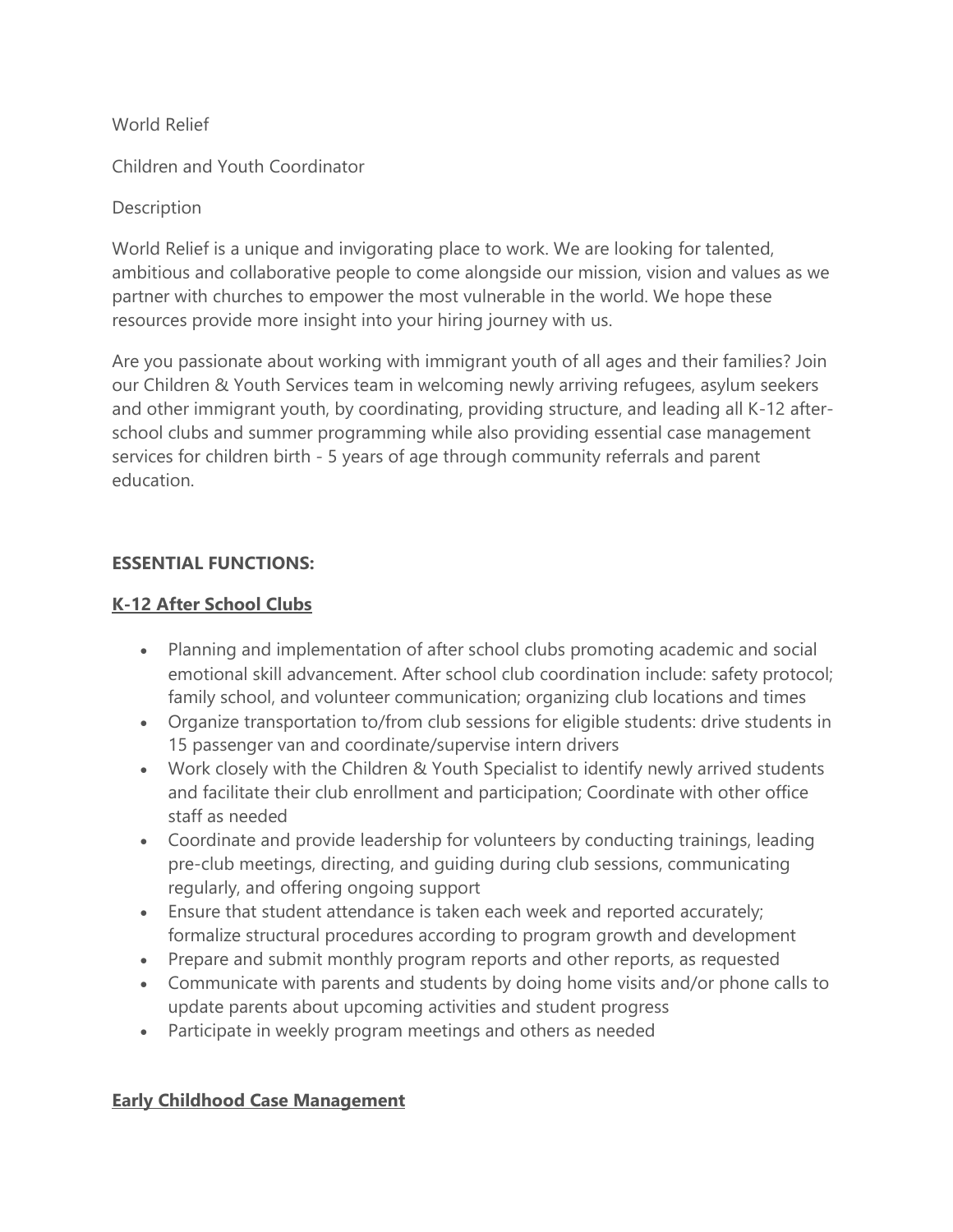- Conduct a service plan for children birth–5 years, then implement, coordinate, monitor and evaluate that plan
- Refer and assist with the enrollment of eligible children into preschool
- Conduct home visits regularly to assess and evaluate the implementation of the family plan
- Lead parent/child groups
- Educate parents on developmental milestones and work towards achieving them
- Provide parents with an early childhood orientation and additional parent education
- Refer parents to community resources for their child's needs
- Assist with the planning and implementation of car seat trainings for clients
- Collaborate and communicate with Immigrant Family Services and other WRC staff
- Advocate for families
- Participate in weekly tracking team and other required meetings
- Maintain data of client and volunteer records using Excel and Dynamics databases
- Manage volunteers, interns, and/or work-study students
- Other duties as assigned

### **KNOWLEDGE, SKILLS & ABILITIES:**

- Technical Skills
- Social-Emotional Skill Development Experience
- Initiative and Independent Work
- Manage Competing Priorities
- Organizational Skills
- Interpersonal Skills
- Communication Skills (oral and written)
- Teamwork
- Fluency in Arabic, Nepali, Swahili, Dari, French preferred
- Cross cultural experience preferred
- Bachelor's degree preferred
- Knowledge of World Relief
- Confidentiality and Professionalism

### **REQUIREMENTS:**

- Mature and personal Christian faith
- Committed to the mission, vision, and values of World Relief
- Desire to serve and empower the Church to impact vulnerable communities
- Experience working with children and youth